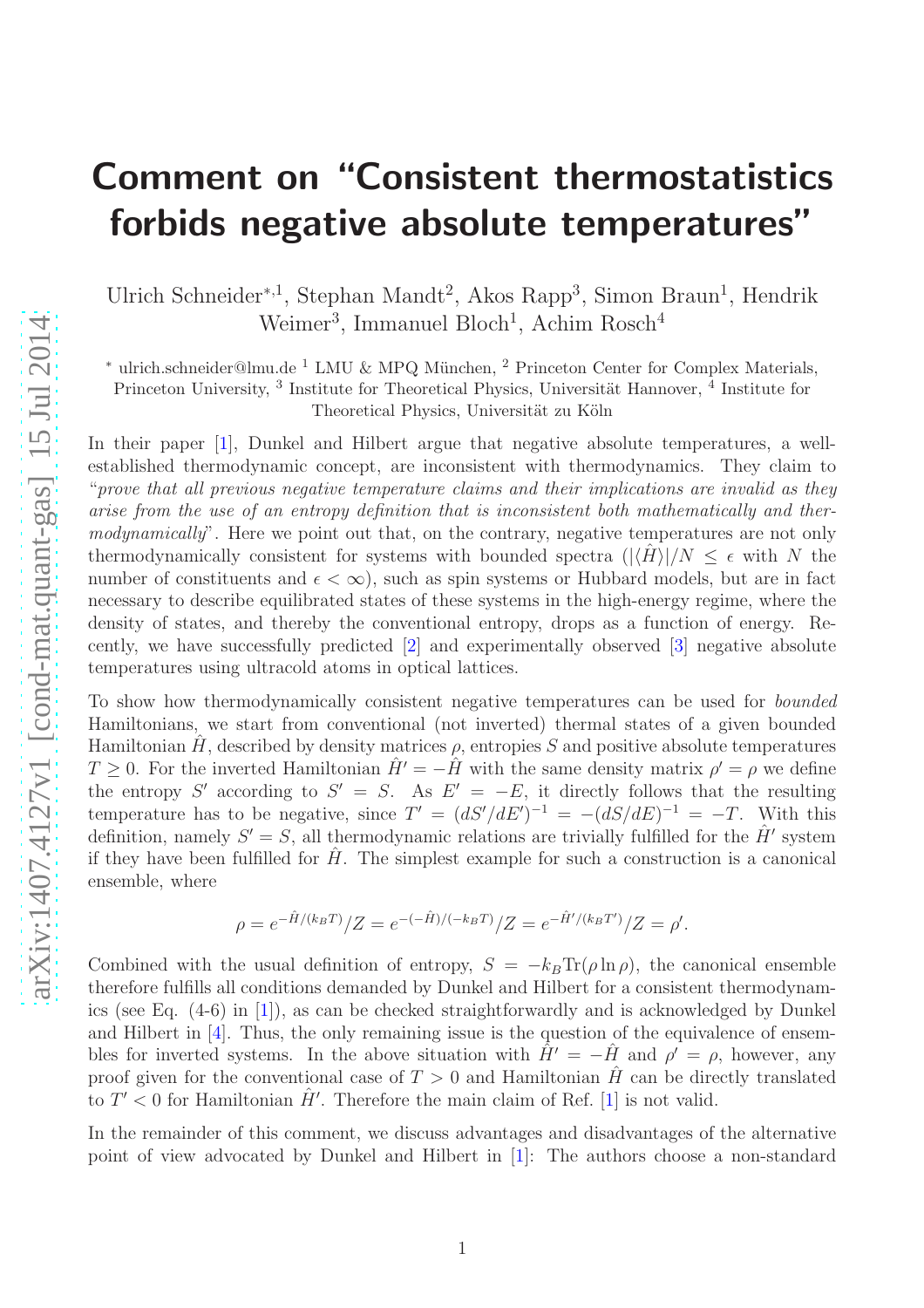definition of the entropy of microcanonical ensembles using the so-called Hertz entropy (un-fortunately named Gibbs entropy in Ref. [\[1](#page-2-0)]),  $S_G = k_B \ln \Omega$ , where  $\Omega = \text{Tr } \Theta(E - H)$  counts all states up to energy  $E$ , starting from the bottom of the spectrum. With this definition, the entropy by construction always increases monotonically as a function of energy and therefore temperatures calculated from this definition are always positive,  $T_G = (dS_G/dE)^{-1} > 0$ . As pointed out by Dunkel and Hilbert,  $S_G$  and  $T_G$  have some advantages in case that one does insist on defining temperatures for *small microcanonical* systems. While temperature is a very powerful and useful concept in the thermodynamic limit and for small (canonical) ensembles in contact with a thermal bath, its usefulness for small microcanonical systems is limited: Dunkel and Hilbert correctly point out that for such systems the second part of their Eq. (6) in [\[1](#page-2-0)] is not valid when the standard Boltzmann entropy is used. This does, however, by no means imply that standard microcanonical thermodynamics is "thermodynamically inconsistent", it is rather one of several problems that can arise when one tries to define thermodynamics for small microcanonical systems. For example, an infinitesimal coupling of two small microcanonical systems with formally identical initial  $T$  typically induces a heat flow changing  $T$  [\[5,](#page-2-4) [6\]](#page-2-5).

It is furthermore interesting to note that, for systems with bounded spectra, one can equally well consider an inverted version of the microcanonical Hertz entropy by defining  $S_{G'} = k_B \ln \Omega'$ with  $\Omega' = \text{Tr } \Theta(-E + H)$ , in which the number of states is counted from the top instead of the bottom of the spectrum. The resulting temperature  $T_{G'}$  is always negative and has, in contrast to  $T_G$ , the correct thermodynamic limit for inverted states.

To show the disadvantages of the postulates used by Dunkel and Hilbert, in the following we list a number of severe problems of their approach:

(i) The entropy  $S_G$  is unphysical in the sense that it cannot be computed from the density matrix alone. It furthermore depends on states that are energetically inaccessible to the system.

(ii)  $S_G$  cannot be connected to foundational concepts of modern statistical physics based on information theory: The highest Hertz entropy would, for example, be associated to the ensemble at the highest possible energy, which typically consists of only one non-degenerate state such as, e.g., all spins up in a spin system. The highest  $S_G$  therefore corresponds to a pure state with zero entropy in conventional approaches.

(iii) In inverted situations the thermodynamic limit of the approach of Dunkel and Hilbert is completely ill defined [\[7\]](#page-2-6).

(iv)  $S_G$  violates the second law of thermodynamics in the formulation that entropy cannot decrease in an isolated system. Consider a many-body system with a unique highest excited state: the microcanonical ensemble at this energy has zero conventional entropy S but maximal  $S_G$ . If one perturbs this system by, e.g., a quantum quench, it can undergo transitions to lower energy states such that the density matrix becomes mixed and S increases. In the formalism of Dunkel and Hilbert, however, this would correspond to a decreasing entropy  $S_G$  [\[8\]](#page-2-7).

(v)  $T_G$  violates that heat should always flow from the hotter (smaller  $1/T$ ) into the colder (larger  $1/T$ ) system. Consider a finite microcanonical system with bounded spectrum and inverted population, where the energy is larger than that of the  $T = \infty$  canonical ensemble. The use of  $S_G$  ascribes a finite positive  $T_G$  to this state. Next we bring this system into weak thermal contact with an unbounded and infinitely large thermal bath at  $T = T<sub>G</sub> = \infty$ . Once the system has equilibrated with the bath, it is described by a canonical density matrix at  $T = \infty$  and has thereby lowered its energy. Therefore heat has flowed from the inverted system with  $T_G < \infty$ into the  $T = \infty$  bath.